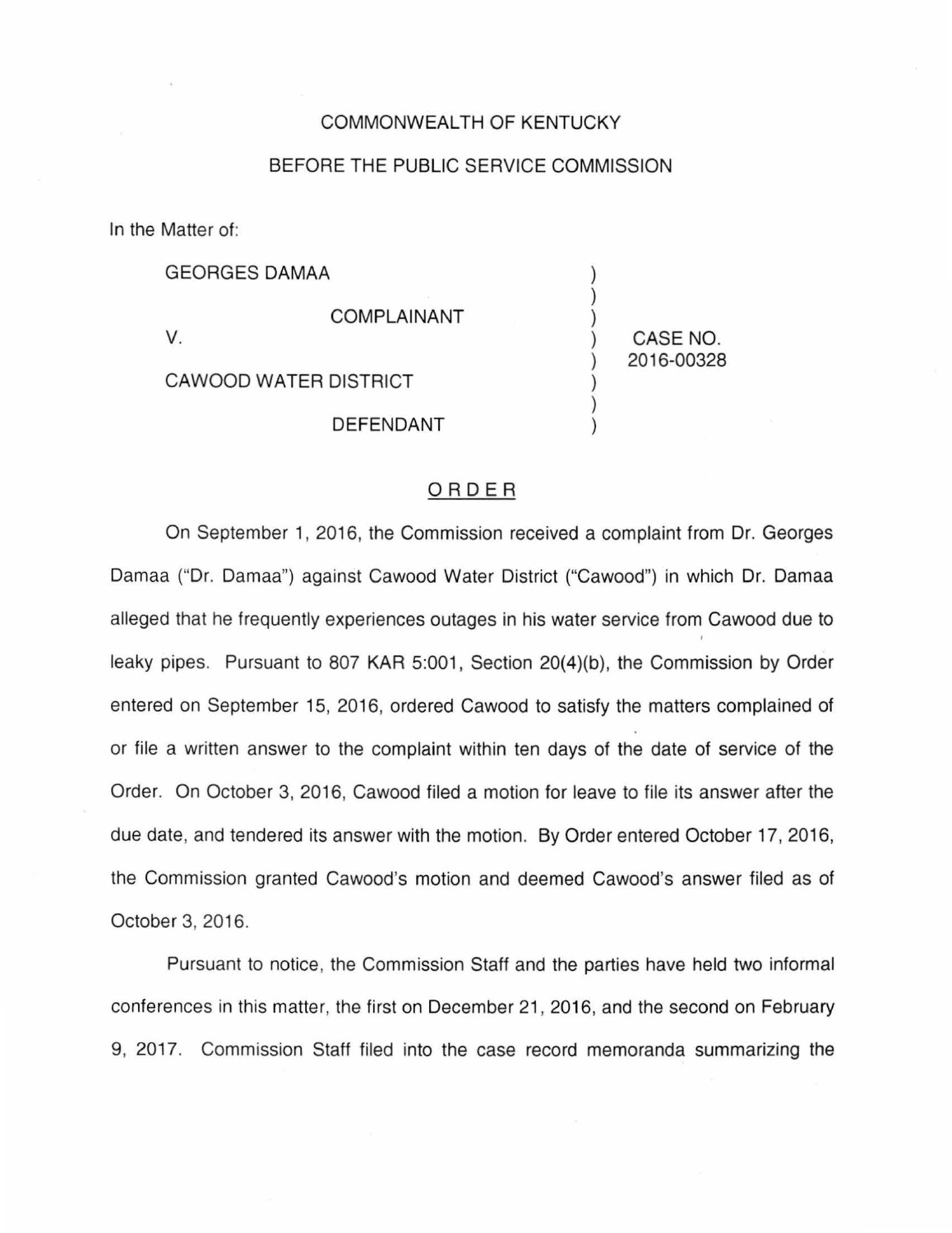informal conferences; neither party filed comments or requested corrections to the memoranda.

At the second informal conference, Cawood discussed efforts to reduce line loss by identifying and repairing leaks, and stated that the district was putting an increased emphasis on reducing its unaccounted-for water loss. Dr. Damaa stated that for now he is satisfied that Cawood is taking appropriate action to address the issues raised in his complaint.

At the conclusion of the second informal conference, Commission Staff requested Cawood to file within three weeks of the date of the conference the following information: (1) an outline of steps Cawood District has taken to address the issues raised in Dr. Damaa's complaint, including line loss; (2) monthly water loss reports for 2016; (3) a copy of reports submitted to Cawood District's board of commissioners regarding water line leaks; and (4) a system map for the area of its service territory in which Dr. Damaa resides. Cawood filed the requested information on March 9, 2017. According to the monthly water loss reports filed by Cawood, Cawood had unaccounted for monthly water losses ranging from a low of 42.95 percent in June 2016 to a high of 60.56 percent in February 2016.

The Commission finds that although Cawood has stated that it is making efforts to reduce line loss, Cawood continues to experience unacceptably high unaccounted-for water loss. The Commission finds that Cawood should be required to file into the record by May 8, 2017, monthly water line loss reports for January, February, March, and April 2017, and a description of the efforts Cawood is taking to obtain funding for water line leak detection, repair, and replacement. The Commission further finds that

-2- Case No. 2016-00328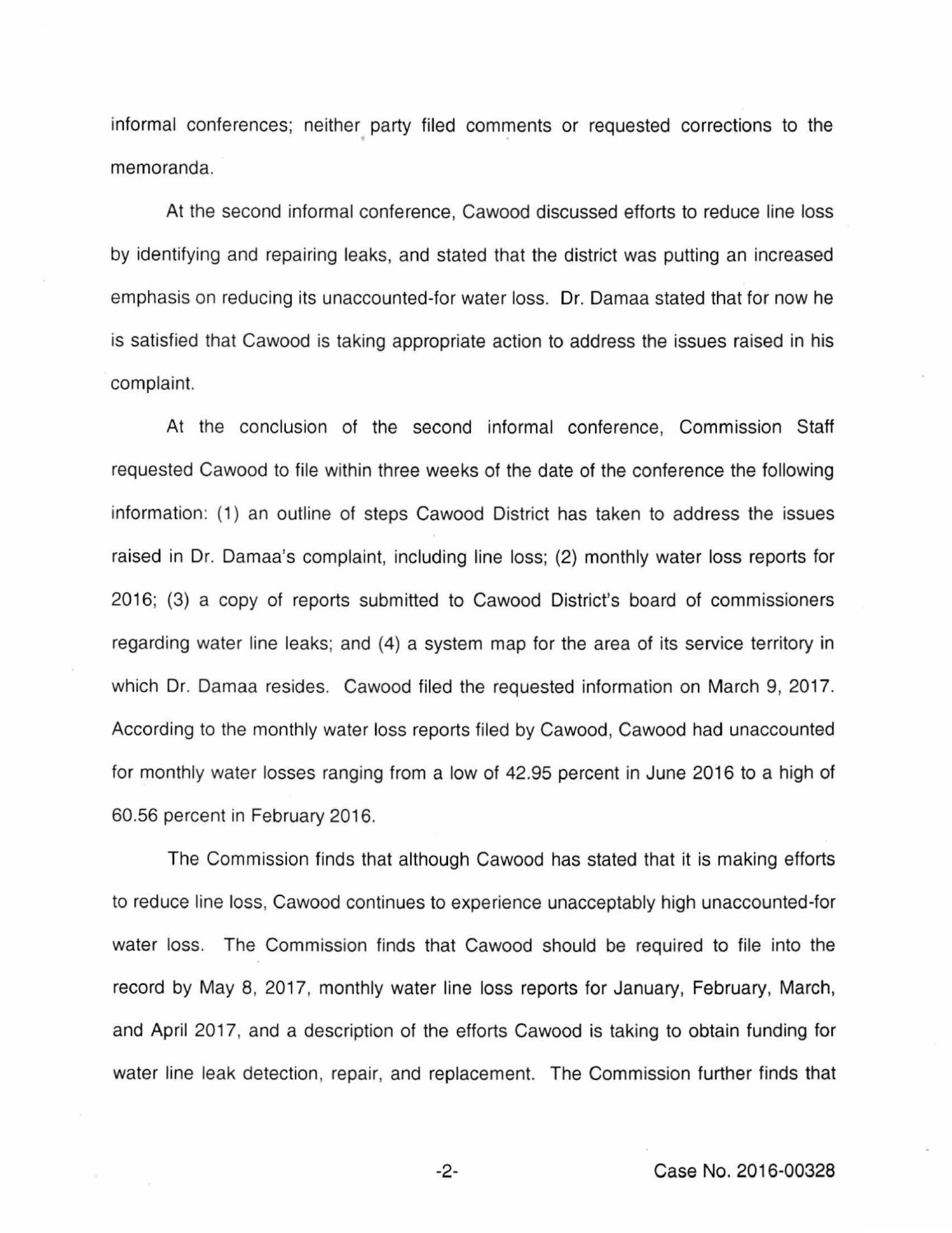Dr. Damaa should file into the record by May 18, 2017, a statement indicating whether he is satisfied with Cawood's response to the issues raised in his complaint, or whether he requests a formal hearing to further pursue these issues.

IT IS THEREFORE ORDERED that:

1. On or before May 8, 2017, Cawood shall file with the Commission monthly water line loss reports for January, February, March, and April 2017, and a description of the efforts Cawood is making to obtain funding for water line leak detection, repair, and replacement.

2. On or before May 18, 2017, Dr. Damaa shall file with the Commission a statement indicating whether he is satisfied with Cawood's response to the issues raised in his complaint, or whether he requests a formal hearing to further pursue these issues.

3. Any document filed with the Commission shall be served on all parties of record.

By the Commission

ENTERED **APR 2 6 2017**  KENTUCKY PUBLIC SERVICE COMMISSION

**ATTEST:**